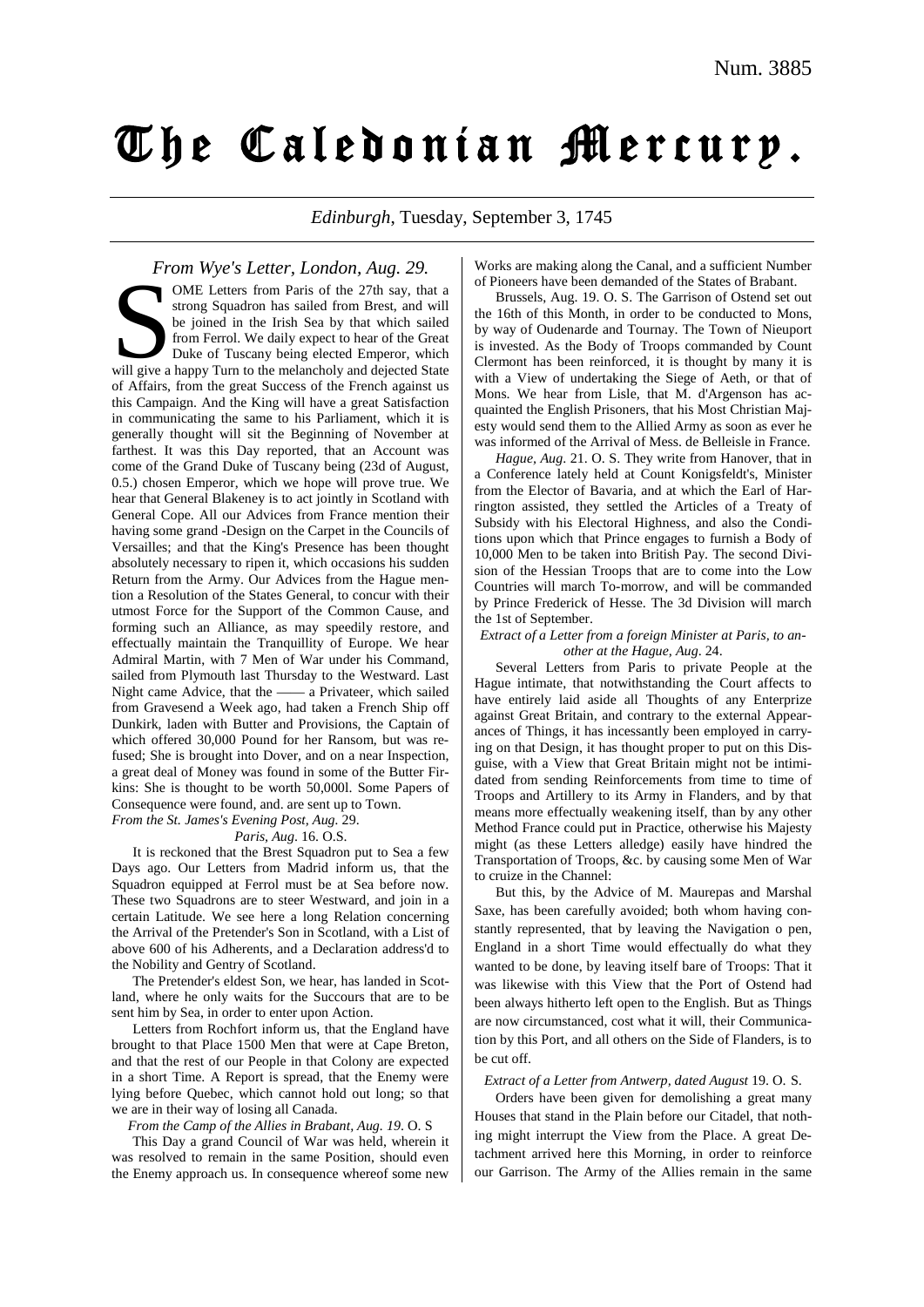Situation, and will do so till the German Succours arrive, which it is thought will be in a Fortnight; and that they will be then in a Condition to oblige the Enemy to quit the Neighbourhood of Brussels, Extract of a Letter from Weymouth, Aug. 27. This Morning arrived here the Martha of and for this Place, Francis Mackness, Master, from Alderney. The Master informs us, that Yesterday Morning, before he sailed from thence, they saw from the Island two French Men of War, of about 40 or so Guns each, engaged with three English Vessels, (one Ship and two Snows) which are likely to be the Warren Galley, Saltash and Spy Privateers: The Engagement was very smart for two Hours and a half, when the French Ships left the said three Privateers, and made all the Sail they could to the Southward; and the Privateers, by the Course they steer'd were for Plymouth.

# *The HISTORY of* Europe*, From the WESTMINSTER JOURNAL, &c.*

His Swedish Majesty seems entirely to fall in with the Views of the Grand Alliance; there being no longer any Doubt of the Hessians March to the Low Countries. As to the Election at Frankfort, the College appears now in earnest about it, and some think will bring it on even before the Day that has been nominated, in order to make amends for the having so often put it off. All the Ministers, except those of Brandenburg and the Palatinate, seem agreed for the Grand Duke of Tuscany. These, indeed, still refuse to attend the Conferences; which will therefore be continued without their Concurrence. What Effects may spring from an Election thus carried, is uncertain; but in general, Germany has at present but little Prospect of a sudden Repose. Reinforcements are daily arriving at the Army in the Netherlands, and greater are still expected. The only Mischief is, That the Season is in Danger of elapsing before they can be in a Condition to act. Even the Dutch, if we may credit the last Accounts, will be stronger in the Winter than they have been in the Summer Campaign. The Garison of Ostend, just delivered from the Fatigues of one Siege, are likely soon to sustain another in Mons, whither they are escorted, and not to the main Army, as was at first expected. They are there surrounded by the Enemies, who threaten hardly the Remainder of Hainault. By the next Mails which arrive from Holland, we expect Advice of the Surrender of Nieuport, the only Town on the Coast of the Austrian Flanders that has not before been subdued by the French. South Sea Stock 103 seven Seas, a. 1 half.

# EDINBURG H, Sept. 3. *Extract of a Letter from London*.

We have now 2 very strong Squadrons at Sea for Intercepting the Brest and Ferrol Fleet, so that there is not the least Danger to be apprehended from these Enemies I hear the Cartel for Exchange of Prisoners in Flanders is already settled, betwixt his Royal Highness, the Duke of Cumberland and Marshal Saxe. We are informed the King is not yet embarked at Helvoesltuy, and that a Vessel which sailed in order to look out to him is returned. I am informed that 2 Regiments are ordered down to Scotland, in order to defeat the Designs of the tall Slim Youth.

The Breadalbane Post, who left Lochtay last Saturday, assures, That the Main of the Highland Army lay at Dalnachardich on Friday; and that they were supposed designed to march Southwards that Day. And

We are well informed, that the same Body of Highlanders came to the Blair of Athole on Saturday at 2 Afternoon, where the young Chevalier dined with several Gentlemen In Lowland Dress; at least it is informed, that a very agreeable and handsome Youth dined there, and so called, that Day. They expected another Body of their People that Night or Sunday.

It is assured that the above Body of Highlanders which came to the Blair, with a few which arrived there the Day before, are not together above 2500 Men; but it is given out that they had sent some Gentlemen to invite the People of Perthshire, &c. to join them.

It is talked that they have about 50 Prisoners with them, and some Deserters in their Service.

We have nothing certain from General Cope, only. 'tis tirmly believed he got safe in to Inverness last Saturday.

A Letter from Perth, dated Yesterday Morning, says, 'We are all still quiet here, only our Butchers and Bakers are preparing Eatables, in case the Highlanders should think proper to come down from Athole to pay us a Visit. We hear some of them are within about 20 Miles of us.

A Letter from Glasgow of Yesterday's Date says, 'We hear from Dumbarton-shire, that a Body of the Highlanders have not only surprized a Detachment of the Scots Fusileers who were at Work on the Road leading to Inverary, but also took Possession of the little Fortress of Inversnaid. The small Garison had left it, as untenible, and repaired to Dumbarton-Castle; but carried their Ammunition, Arms, and every thing else valuable, along with them: So that the Highlanders had nothing left to them but the bare Walls. They are said to be 3000 strong, and some apprehend they will march Southward. By the several Expresses that have passed through here for Edinburgh, some People imagine that there has been an Engagement.'

A Letter from Borrowstounness, dated this Morning, says, All the Boats at Culross, Torrieburn, &c. are ordered over hither to ly, till further Orders.

We hear that an Express Yesterday Morning brought Advice that a Detachment of the Highlanders having surprized 19 Soldiers who were at Work on the Highland Roads, carried them off to Inversnaid, near Lochlowmond.

We are now advised that the Right Hon. the Lord Lovat is in good Health at his Seat of Castle-Downie.

Yesterday the Baggage and Equipage belonging to Colonel Guise's Regiment was carried up to the Castle from Leith, where they had lain ever since that Corps marched to Inverlochie, &c.

The Very Rev. Presbytery of Edinburgh, with Concourse of the Hon. Magistrates, have appointed Thursday next to be observed in Fasting, Humiliation and Prayer, on account of the present perilous Days.

All the Passage-boats, &c. are ordered over, in order to ly on this Side the Frith and wait Orders.

EDINBURGH: Printed for Thomas Ruddiman and Company, and sold at the Printing house in the Parliament-close; where Advertisements and Subscriptions are taken in.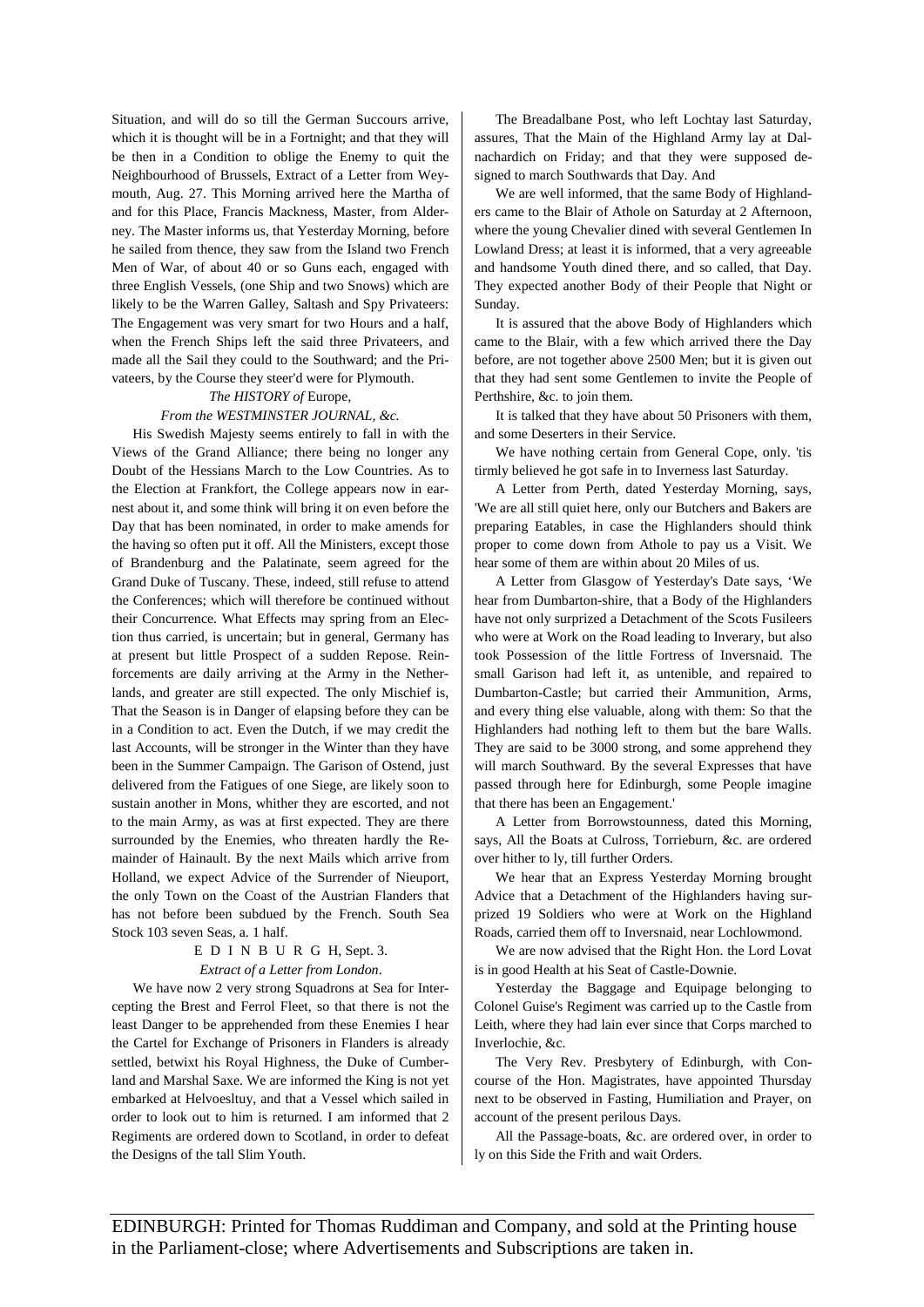*Greenock, Aug*. 29. Arrived the Robert, Peadie, from Carolina and Lisbon. Sailed the Emanuel of Copenhagen, Jansen, for Roterdam; the Prosperity, Campbell, and the George, Crawford, both for Virginia; the Dove, Sempill, for Montserat, and the Margaret, Ross, for Kirkwall.

*Leith, Sept*. 2. Arrived the Anne of Montrose, Orkney, from Maldo in Norway, and the Hopewell of Burntisland, from Anstruther, both with Tar; the Contented Margaret of Dundee, Buck, with Bales of Linen, Iron, &c. the John of Aberdour, Gairdner, from Dunbar with Wheat; the Mary and Jean of ditto, Tost, for London with Stockings and other Woollen Manufactories. On Friday the Fox Man of War sent in here the Katharine of Leith, Pillans, from Roterdam and Norway with Wines and other Goods: He is confin'd with his Crew on board the Fox upon Suspicion. Came in to this Road the Crichton, Lloyd, and the Christian Lee, both from Maryland with Tobacco for London, as did the Hazard Sloop of War from the North with several Vessels under her Convoy; also two Danes from Christiansand with Wood. The Fox and Hazard are gone on a Cruize.

Yesterday arrived the Jean of Eymouth, Miller, from Warren with Oats; and the John and William of Kinghorn, Blyth, from Spey with Meal. Capt. Beavor of the Fox Man of War has been cruizing all down the Frith from Burntisland, and ordering all Boats and Ships out of all the Harbours upon that Coast, and threatens to sink them in case of Disobedience.

ADVERTISEMENT S. \*¶\* *GAIRDNER* and *TAYLOR*, in their Warehouse at the Sign of the Golden Key, opposie to Forrester's Wynd, Lawn-marker, Edinburgh, continue to sell, in Wholesale and Retail, at lowest Prices, all Sorts of WOOLLEN, NARROW and BROAD CLOTHS of the Manufacture of Scotland, in same manner as was done by the late *Andrew Gairdner*, who was one of the first Introducers of an extensive Manufactory of this Kind, so very beneficial to, and so much wanted in this Country; and it is hoped that Gentlemen, without engaging themselves to any particular Undertakers only, will always be pleased to encourage such Manufacturers who by Practice are enabled to make sufficient Goods, and all Traders who employ their Stocks that Way; and that they will buy what they have Occasion for from these who shall serve them best and cheapest, as the only Method to encourage Merchants in general to deal in Scots Cloths, and enlarge this Branch of Woollen Manufacture. At above Warehouse to be sold at lowest Rates, great Choice of TARTANS, the newest Patterns, Cotton Checks and Sarges, of which they are also *Makers*; and Variety of Scots Carpets, Hats, Stockings, &c. Where likewise *Clothiers* may have Wool to manufacture upon their Account, or may be provided in any Quantity of Spanish or other Wool, Dyeries, and Instruments proper for them, on reasonable Terms.

*Nota*, They give ready Money for *Wool* fit for Clothing, and all sufficient Scots Woollen Cloths.

*Stoln betwixt Saturday Night and Sunday Morning last, from a Park in Peaston, in the Parish of Ormiston and. Shire of East Lothian,*

A BROWN seared GALLOWAY, about 13 Hands high, with a yellow Mane and Tail, and two white Feet, Any who can give Notice of him to the Publisher of this Paper, or to the Proprietor at Peaston, shall be handsomely rewarded.

Royal Bank, Edinr. 29th August 1745.

*HEREAS a malicious Story has been industriously by propagated, by evil disposed Persons, who with no Good to their Country, that the ROYAL with no Good to their Country, that the* ROYAL BANK OF SCOTLAND *have stopt Payment of their Notes, thereby to create a Diffidence, to the Prejudice of publick and private Credit; both which the* ROYAL BANK *have greatly supported and maintain'd ever since their Erection: These are therefore to acquaint the Publick, particularly those who are at a Distance from Edinburgh, That the said Report is false and groundless, calculated only for sinistrous Views, and to hurt the Reputation of a Company, who has been, and now is, a Common Good to this Part of the Island, and that they pay their Notes with the same Readiness they have always done. And further, the Court of Directors of the said ROYAL BANK do hereby promise a Reward of Fifty Pounds Sterling to any Person or Persons who shall discover the Authors or Propagators of such false Reports, so as he or they may be thereof convicted.*

> By Order of the Court of Directors, JOHN GRAHAM Secretary.

*To be SOLD by voluntary Roup, within the Royal Coffee, house in Aberdeen, on Thursday the 12th Day of September inst. betwixt the Hours of 3 and 5 Afternoon,* 

The Lands of *MIDSTRATH* and *TORFUNLOCHIE*, both lying in the Parish of Birse and Shire of Aberdeen. The Lands of *Midstrath* paying of yearly free Rent, after Deduction of all publick Burdens 656l. 12s. 2d. Scots of Money Rent, and 43 Bolls 2 Firlots Meal; are holden Feu of the Crown for payment of 29l. 3s. 4d. Scots yearly: The valued Rent whereof is 300l. Scots. The Lands of *Torfunlochie* pay yearly, after Deduction of all publick Burdens, in 111l. Scots; hold Blanch of the Earl of Aboyne: The valued Rent being 33l. 6s. 8d. The Tenants of both Estates pay 204 Poultry, including Reek-hens, which are not rentalled. Either are the Services; both which, if rentalled, will exceed 80l. Scots yearly: The Lands are low set. On *Midstrath* there is some old Planting of Ash-trees; and on both Estates there are Woods of Ash, Birch, Allar, &c. growing naturally.

There is an exceeding good Lime-quarry on *Midstrath*, and plenty of Lime stone over all the Interest, which has Right to unexhaustible Mosses in the Forrest of Birse and Glencat, and likewise a Servitude and Right of Sheilling in the Forrest of Birse and Glenawn. The Mains of *Midstrath* pays no small Tithes, and the Heritor has an irredeemable Right to the great Teinds of the whole Lands. The Rental, Conditions of Roup and Progress (which is clear) are to be seen in the Hands of Francis Gordon Advocate in Aber-

EDINBURGH: Printed for Thomas Ruddiman and Company, and sold at the Printing house in the Parliament-close; where Advertisements and Subscriptions are taken in.